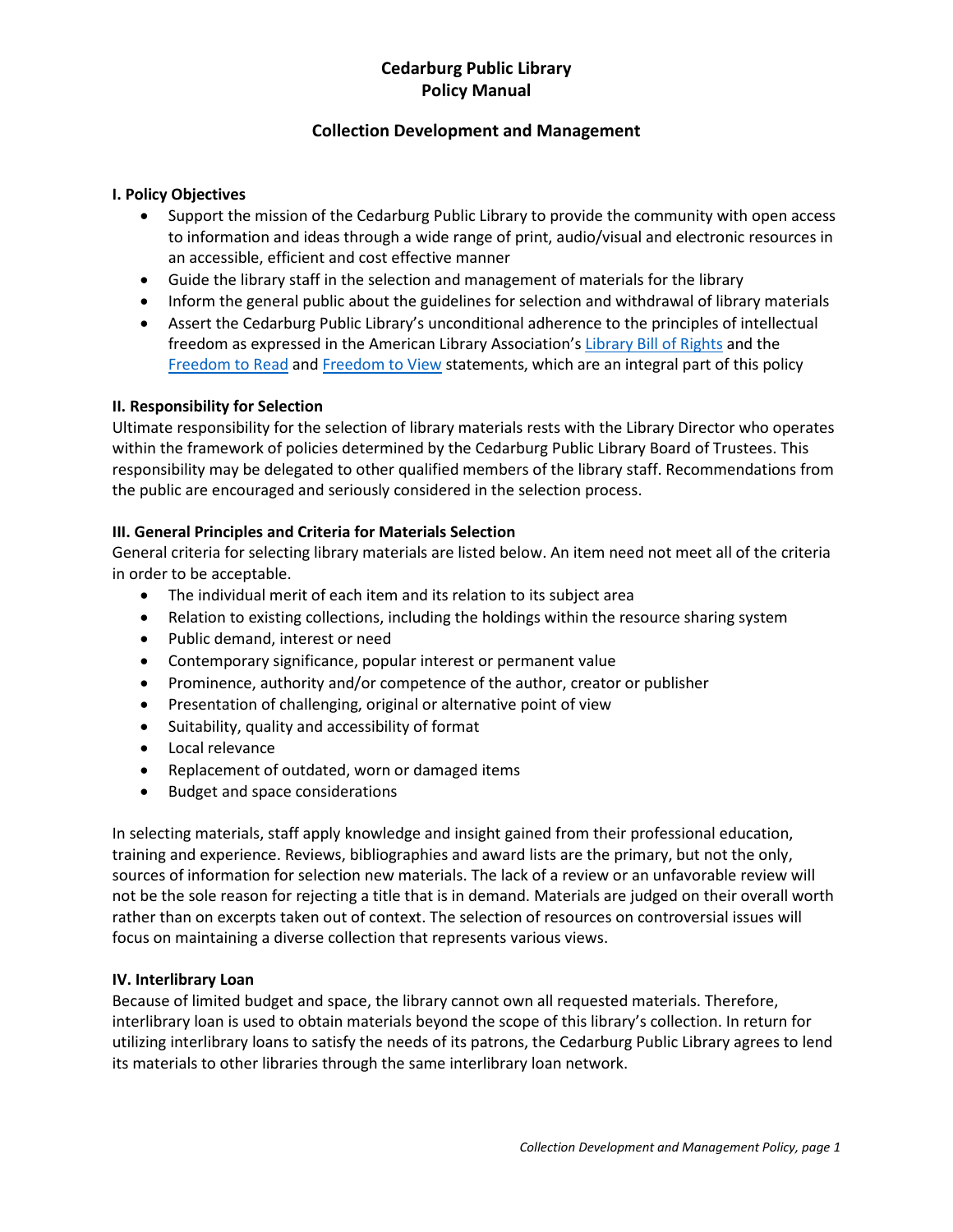# **Cedarburg Public Library Policy Manual**

#### **V. Gifts and Donations**

The library accepts gifts of books and other items with the understanding that they will be judged by the same selection criteria as other materials and accepted or rejected accordingly. The library retains unconditional ownership of all donations; the Director makes the final decision on use or disposition. Items not added to the collection are given to the Friends of the Library, which supports the library.

When the library receives a cash donation for the purchase of materials, whether as a memorial or for any other purpose, the donor's wishes will guide the general nature or subject area of the materials purchased. Library staff will choose items that meet the library's selection criteria, taking into consideration patron requests for specific titles.

### **VI. Collection Maintenance, Replacement and Weeding**

Professional library staff regularly review the library's collection to ensure that it continues to meet patron needs. Items that are worn, obsolete, inaccurate, unused, unnecessarily duplicated or superseded by newer editions are removed. This process is the responsibility of the Director and is authorized by the Board of Trustees. Materials which have been lost or discarded because of wear are not automatically replaced. Materials withdrawn from the collection may be given to the Friends of the Library for their book sales or disposed of by other means. Gifts and memorial items are subject to this maintenance policy.

#### **VII. Controversial Materials and Censorship**

The Cedarburg Public Library does not promote particular beliefs or views. It does strive to provide information from various points of view so that an individual can examine issues freely and make his or her own decisions. Some materials are controversial; any given item may offend someone. Selection for the library will not be made on the basis of anticipated approval or disapproval, but solely on the principles described in Section III of this policy. While anyone is free to reject materials on behalf of herself and her children, no one may exercise censorship to restrict others' access to materials.

The Cedarburg Public Library unconditionally adheres to the principles of intellectual freedom as expressed in the American Library Association's Library Bill of Rights and the Freedom to Read and Freedom to View statements, which are an integral part of this policy. Copies of these documents are available on request.

Parents or legal guardians are responsible for choosing material for their own children. Selection of library materials will not be inhibited by the possibility that they may come into a child's possession.

Library materials will not be marked or identified to indicate controversial content. No library material will be sequestered except to protect it from damage or theft.

Citizens who wish to comment on a specific item in the collection are referred to the Materials Reconsideration Policy and may complete a Request for Reconsideration of Library Materials form. Requests to remove materials will be considered within the context of the principles set forth in this policy document.